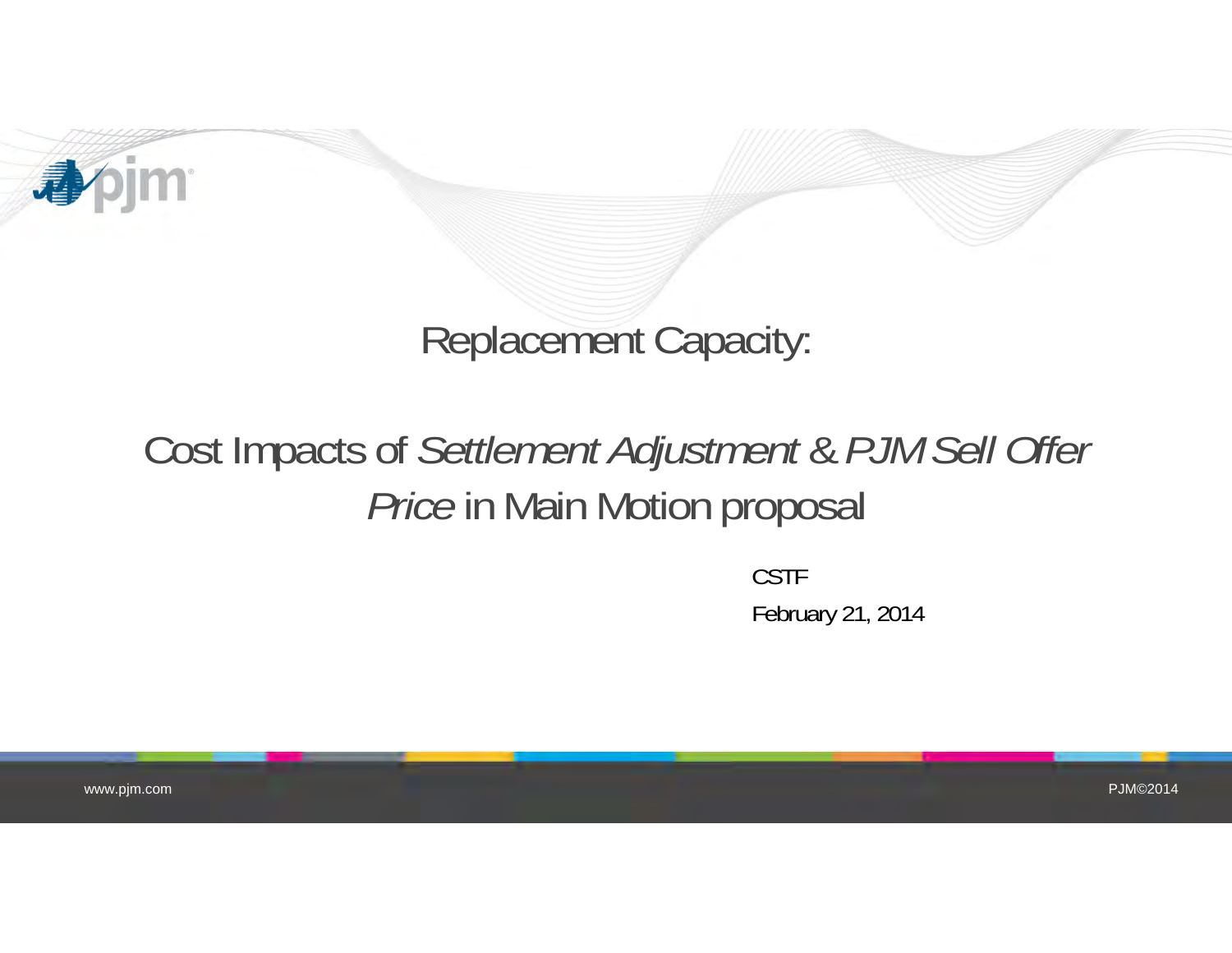

Proposed Solutions in Main Motion

PJM Sell Offer Price

 PJM Sell Offer would be formed using an upward sloping offer curve that was *floored at the BRA clearing price* (offer could be greater than the BRA price, but not lower)

### IA Settlement Adjustment

 Cleared buy bids settle against the IA CP *plus pay the difference between the BRA clearing price for the relevant Delivery Year and the IA CP for the cleared buy bid quantity*. The total amount paid by IA buyers is allocated zonally to LSEs proportionally based on their daily share of the total reliability charges.